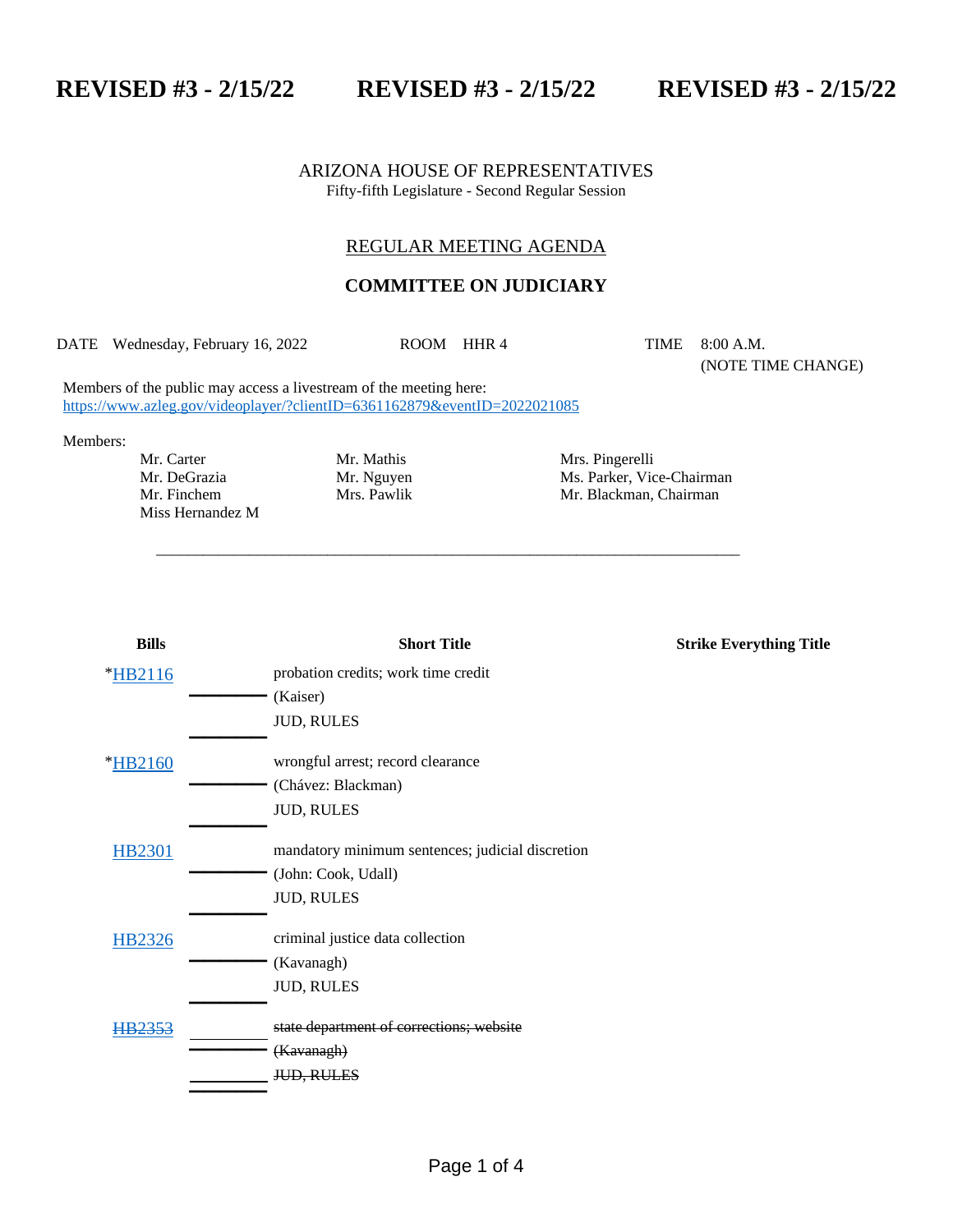| <b>Bills</b>   | <b>Short Title</b>                                 | <b>Strike Everything Title</b>               |
|----------------|----------------------------------------------------|----------------------------------------------|
| HB2358         | sexual assault survivor rights                     |                                              |
|                | (Biasiucei: Burges, Carter, et al)                 |                                              |
|                | JUD held 00000, RULES                              |                                              |
| HB2472         | businesses; firearms; unlawful acts                |                                              |
|                | (Carroll: Biasiucci, Blackman, et al)              |                                              |
|                | <b>JUD, RULES</b>                                  |                                              |
| HB2473         | firearms; contracts; prohibited practices          |                                              |
|                | (Carroll: Biasiucci, Blackman, et al)              |                                              |
|                | <b>JUD, RULES</b>                                  |                                              |
| *HB2573        | alternative prosecution; diversion; fund;          |                                              |
|                | appropriation                                      |                                              |
|                | (Blackman)                                         |                                              |
|                | JUD, APPROP, RULES                                 |                                              |
| <b>*HB2574</b> | landlord tenant; termination; technical correction |                                              |
|                | (Blackman)                                         |                                              |
|                | <b>JUD, RULES</b>                                  |                                              |
| HB2575         | serious; violent; aggravated felony; definition    |                                              |
|                | (Blackman)                                         |                                              |
|                | <b>JUD, RULES</b>                                  |                                              |
| <b>HB2583</b>  | DUI information; annual report; ACJC               |                                              |
|                | (Kavanagh)                                         |                                              |
|                | <b>JUD, RULES</b>                                  |                                              |
| *HB2592        | juror compensation; superior court; appropriation. |                                              |
|                | (Carter: Blackman, Diaz, et al)                    |                                              |
|                | JUD, APPROP, RULES                                 |                                              |
| *HB2604        | commission; review of laws                         | S/E: judge; superior court; emergency orders |
|                | (Bolick: Blackman)                                 |                                              |
|                | <b>JUD, RULES</b>                                  |                                              |
| *HB2605        | duty to report; requirements; interviews           |                                              |
|                | (Bolick: Blackman)                                 |                                              |
|                | <b>JUD, RULES</b>                                  |                                              |
| <b>HB2608</b>  | gender transition; prohibition                     | S/E: masks; vaccinations; requirements;      |
|                | (Burges: Blackman, Carroll, et al)                 | enforcement prohibition                      |
|                | JUD, RULES                                         |                                              |
|                |                                                    |                                              |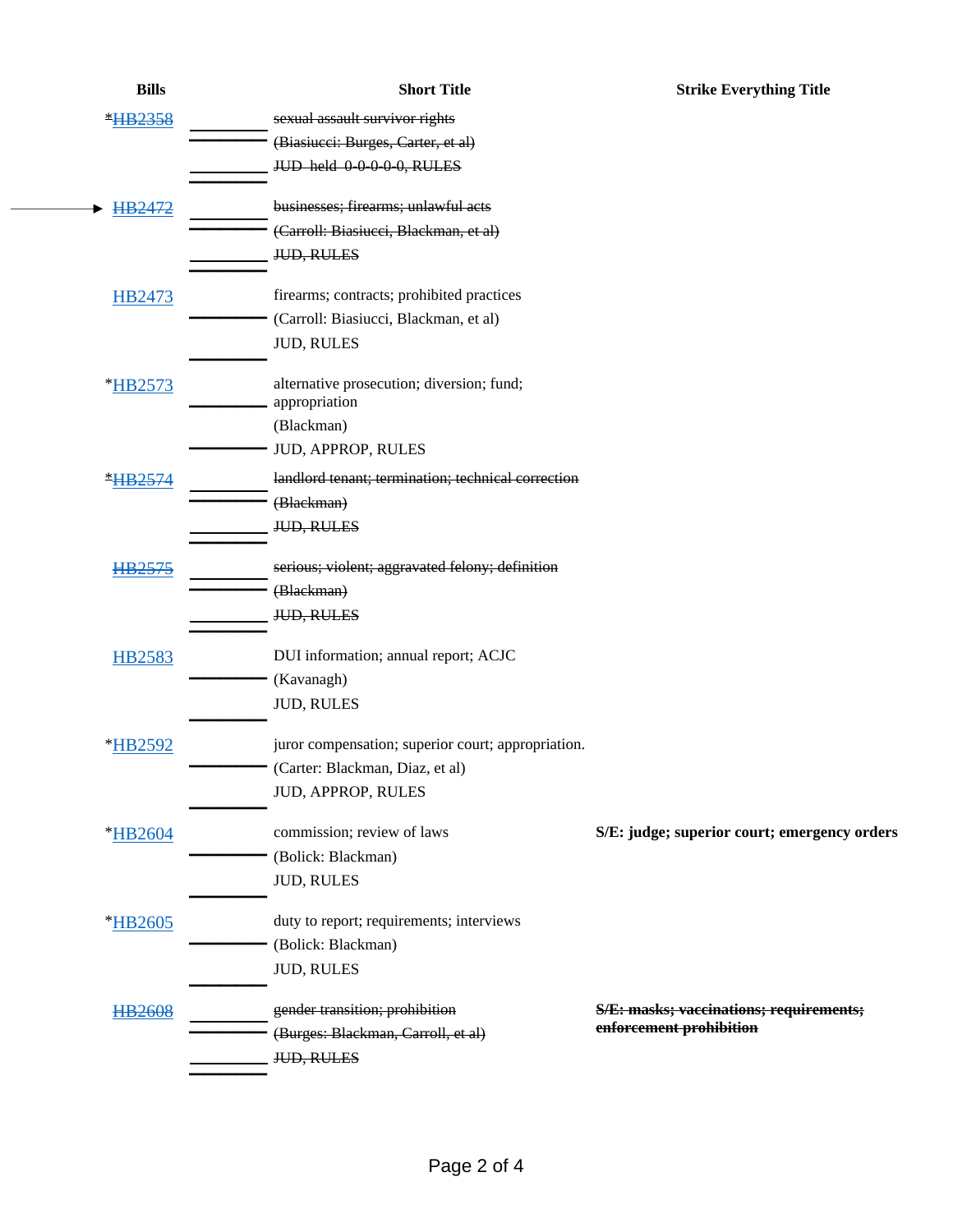| <b>Bills</b>  | <b>Short Title</b>                                              |
|---------------|-----------------------------------------------------------------|
| *HB2621       | consent decree; prohibited<br>(Parker: Blackman, Carter, et al) |
|               | <b>JUD, RULES</b>                                               |
| *HB2633       | hospitalizations; family visitation                             |
|               | (Nguyen: Biasiucci, Blackman, et al)<br><b>JUD, RULES</b>       |
| *HB2645       | false filings; UCC; penalty                                     |
|               | (Diaz: Biasiucci, Blackman, et al)<br><b>JUD, RULES</b>         |
| **HB2662      | prohibitions; digital application distribution<br>platforms     |
|               | (Cobb: Biasiucci, Kaiser, et al)<br>JUD failed 4-5-1-0-0, RULES |
| HB2675        | right to jury; parent-child relationship                        |
|               | (Biasiucci)                                                     |
|               | <b>JUD, RULES</b>                                               |
| HB2695        | forfeiture; substitute assets; postdeprivation<br>hearing       |
|               | (Grantham)<br><b>JUD, RULES</b>                                 |
| <b>HB2696</b> | mandatory sentences; children; trafficking;<br>smuggling        |
|               | (Biasiucci: Barton, Blackman, et al)                            |
|               | <b>JUD, RULES</b>                                               |
| HB2709        | victim's right to privacy; exception<br>(Blackman)              |
|               | <b>JUD, RULES</b>                                               |
| <b>HB2722</b> | strategic actions; public participation                         |
|               | (Toma)<br><b>JUD, RULES</b>                                     |
|               |                                                                 |
| HB2723        | civil case assignment; judges                                   |
|               | (Toma)<br><b>JUD, RULES</b>                                     |
| HB2735        | sexual assault study committee.                                 |
|               | (Hernandez M)                                                   |
|               | <b>JUD, RULES</b>                                               |